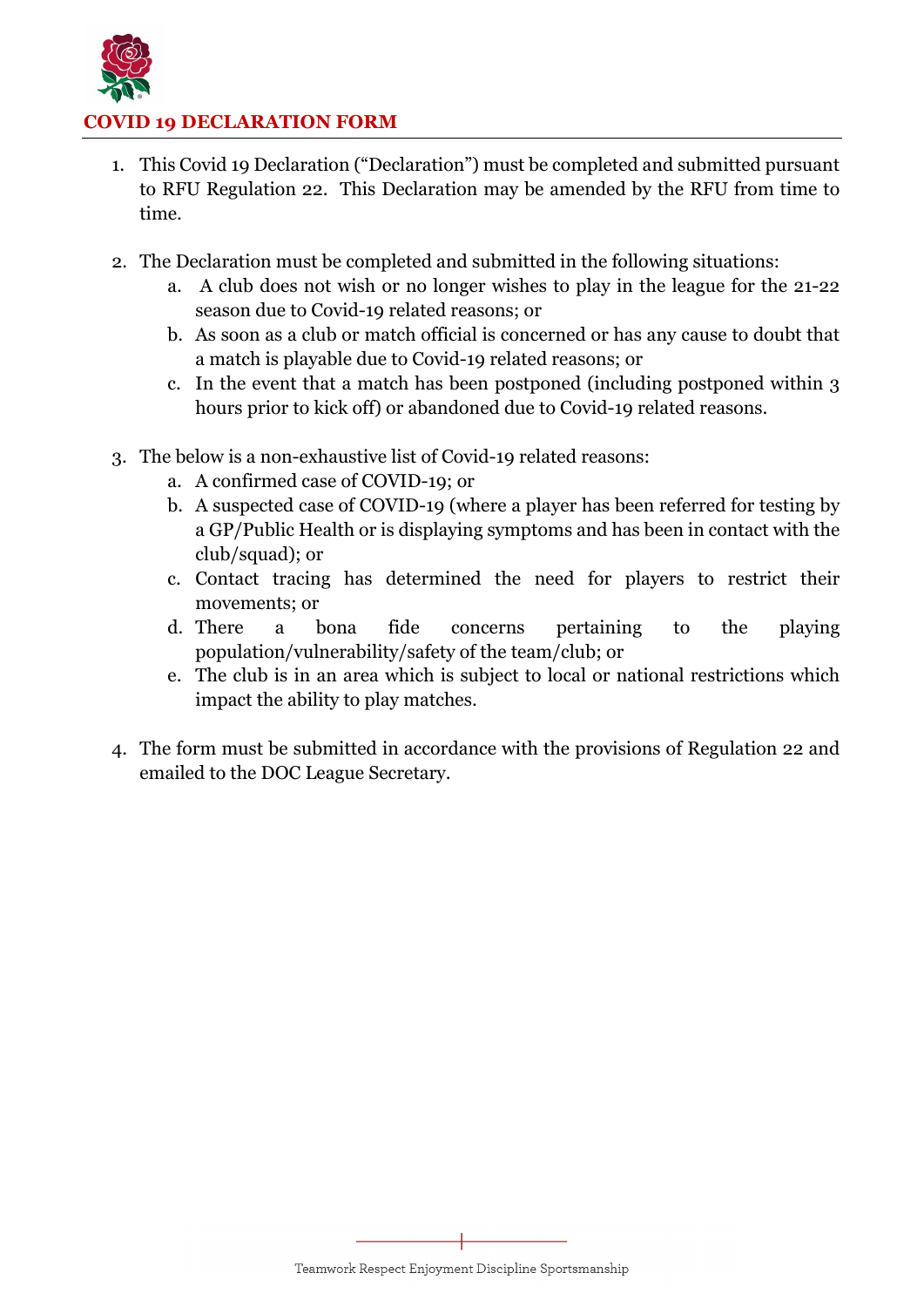

| <b>Club Name</b>                                                                               |                                                                                                                                                                                                                                  |
|------------------------------------------------------------------------------------------------|----------------------------------------------------------------------------------------------------------------------------------------------------------------------------------------------------------------------------------|
| <b>Level of Club</b>                                                                           |                                                                                                                                                                                                                                  |
| Main Covid-19 contact<br>person                                                                |                                                                                                                                                                                                                                  |
| <b>Primary Covid-19</b><br>contact number                                                      |                                                                                                                                                                                                                                  |
| Purpose of completion of<br>this form                                                          | Request to withdraw from the league:<br>Y/N<br>Request to postpone/rearrange match<br>(3 hours or more prior to kick off):<br>Y/N<br>Match abandonment/last minute postponement<br>(less than 3 hours prior to kick off):<br>Y/N |
| <b>Details of Covid-19</b><br>reason/concerns<br>(please insert as much<br>detail as possible) |                                                                                                                                                                                                                                  |